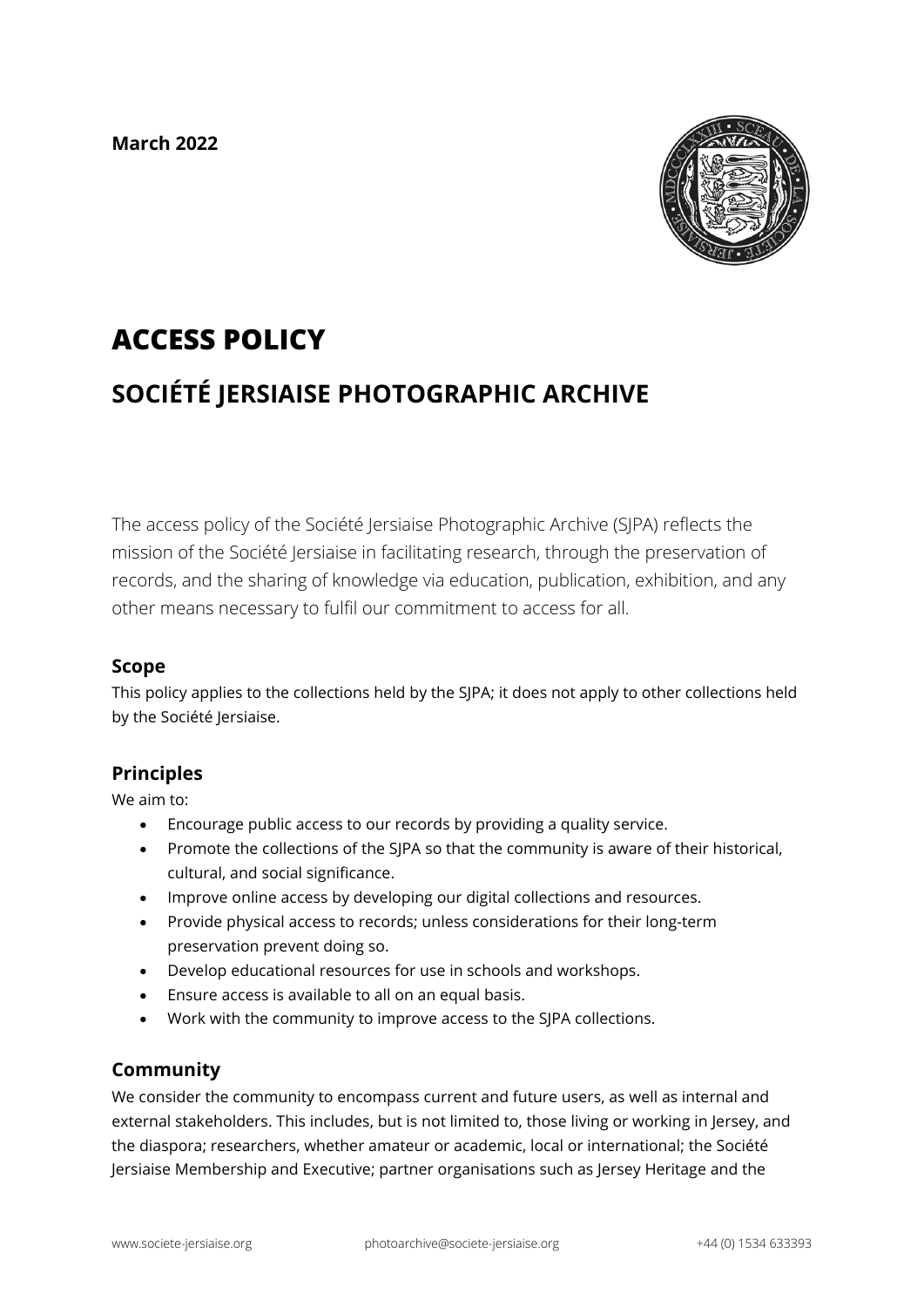National Trust for Jersey; as well as affiliated institutions and communities, with specific reference to those in France, England and the Channel Islands.

#### **Online**

The SJPA offers free access to its online catalogue, including over 36,000 digitised records. Users can access the catalogue via the Société Jersiaise website.

# **Enquiries**

The SJPA provides a free basic enquiry service, with charges in place for the supply of digital reproductions for personal use and complex research requests. The costs of charged services can be found on the Société Jersiaise website. Staff aim to respond to all enquiries within a week, though this may not be possible during busy periods.

The SJPA reserves the right to decline an enquiry if it places excessive demands on the department's limited resources. We will look to suggest alternative options in any such situation.

# **Visiting**

The SJPA encourages users to visit and experience the collections in person. However, as the department has no dedicated search room facilities, visitors must make an appointment in advance. This allows staff to prepare relevant records and ensure a suitable room is available for the records to be viewed. Appointments are subject to availability, require a minimum of 24hrs notice and are free of charge.

# **Education**

The SJPA develops educational programs and resources for use in schools and community workshops. Programs are focused on the rich contribution photography has to offer, the importance of archives, and empowering the community to take an active role in shaping them. All programs are delivered free to participants. Contact a member of staff for information on upcoming opportunities.

Educational resources are available to download for free via the Société Jersiaise website and are continually being updated.

# **Equality**

The SJPA is committed to providing an equal and transparent service to all. Staff are working hard to remove barriers to access, and we encourage users to contact the department directly to discuss specific access needs.

# **Reproduction**

Items from the SJPA collections are available for reproduction by individuals and organisations, subject to the agreement of terms and the payment of appropriate fees. This applies to all commercial, promotional, curatorial, and editorial uses. Reproduction rates can be found on the Société Jersiaise website.